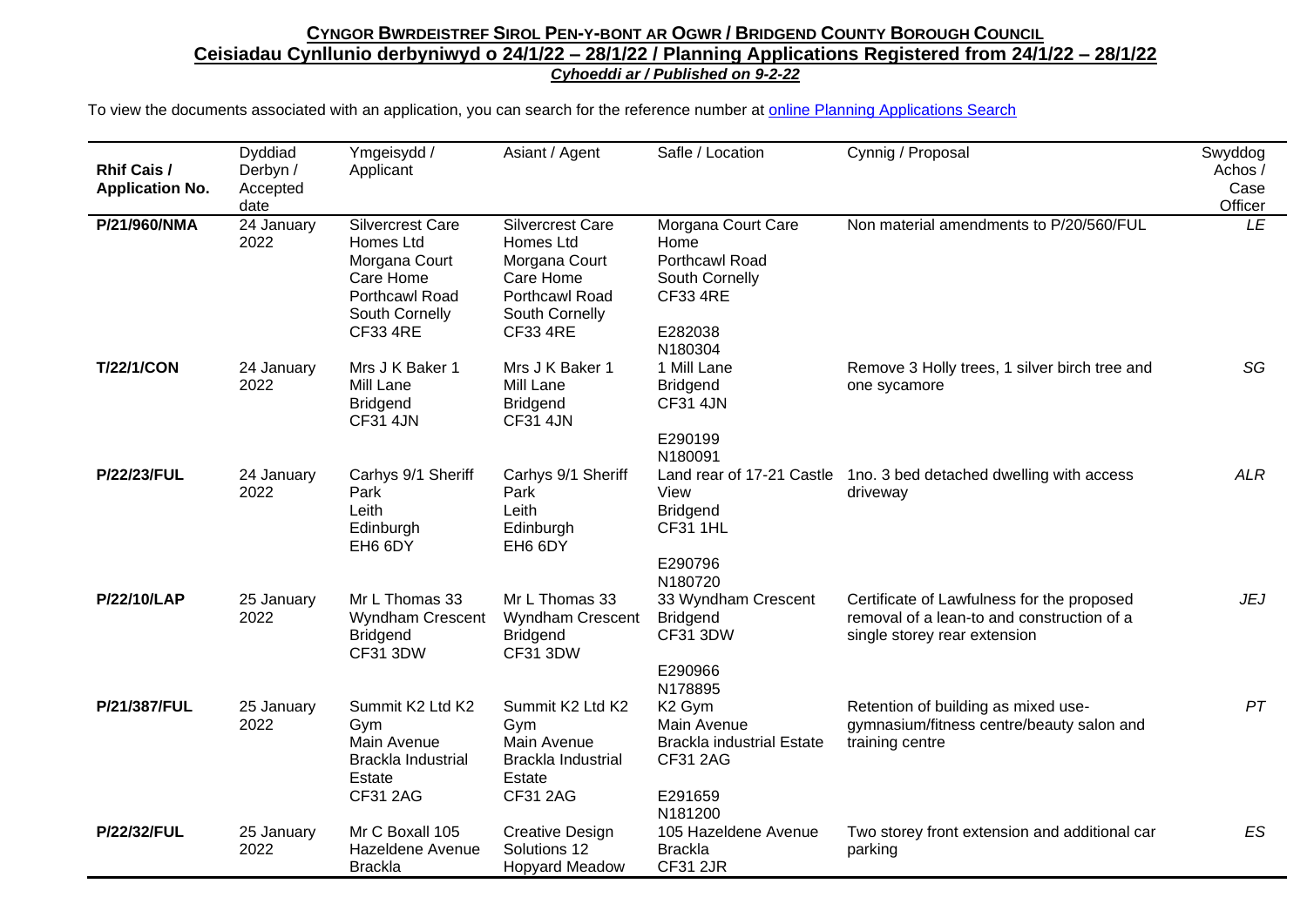| <b>Rhif Cais /</b><br><b>Application No.</b> | Dyddiad<br>Derbyn /<br>Accepted<br>date | Ymgeisydd /<br>Applicant                                                                                            | Asiant / Agent                                                                                                   | Safle / Location                                                                                                    | Cynnig / Proposal                                                                                                                                                                                        | Swyddog<br>Achos/<br>Case<br>Officer |
|----------------------------------------------|-----------------------------------------|---------------------------------------------------------------------------------------------------------------------|------------------------------------------------------------------------------------------------------------------|---------------------------------------------------------------------------------------------------------------------|----------------------------------------------------------------------------------------------------------------------------------------------------------------------------------------------------------|--------------------------------------|
|                                              |                                         | <b>CF31 2JR</b>                                                                                                     | Cowbridge<br><b>CF717AN</b>                                                                                      | E292456<br>N179617                                                                                                  |                                                                                                                                                                                                          |                                      |
| <b>P/22/34/FUL</b>                           | 25 January<br>2022                      | Pendragon (Design<br>& Build) Ltd<br>Pendragon House<br><b>General Rees</b><br>Square<br>Cwmbran<br><b>NP44 1AJ</b> | Asbri Planning Ltd<br>Unit 9 Oak Tree<br>Court<br><b>Cardiff Gate</b><br><b>Business Park</b><br><b>CF23 8RS</b> | Former Blaenllynfi Infant<br>School<br><b>Grosvenor Terrace</b><br>Maesteg<br><b>CF34 0RW</b><br>E285517<br>N194130 | Residential development of 22no. affordable<br>dwellings and associated works                                                                                                                            | HK                                   |
| <b>P/22/60/FUL</b>                           | 25 January<br>2022                      | Ms S Lewis 4 Bryn<br>Glas<br><b>Bryntirion</b><br><b>CF31 4ES</b>                                                   | Care and Repair<br><b>Bridgend Avon</b><br>Court<br>Cowbridge Road<br><b>Bridgend</b><br><b>CF31 3SR</b>         | 4 Bryn Glas<br><b>Bryntirion</b><br><b>CF31 4ES</b><br>E288563<br>N179993                                           | Concrete ramp and upstand support walls to<br>front entrance of property, adjoining the<br>existing ramp / pathway in place; additional<br>works include a new patio area located to the<br>front garden | CF                                   |
| <b>P/22/61/FUL</b>                           | 25 January<br>2022                      | Mr T Kapoutsis 118<br>Heol Fach<br>North Cornelly<br><b>CF33 4DA</b>                                                | Inspired<br>Architecture 3 Cae<br>Cenydd<br><b>Brackla</b><br><b>CF31 2ES</b>                                    | 118 Heol Fach<br>North Cornelly<br><b>CF33 4DA</b><br>E281487<br>N181891                                            | Loft conversion with front dormer & internal<br>alterations                                                                                                                                              | ES                                   |
| <b>P/22/38/LAP</b>                           | 25 January<br>2022                      | Mr S Henderson 3<br><b>Bryn Henfaes</b><br><b>Broadlands</b><br><b>CF31 5EW</b>                                     | Mr S Henderson 3<br><b>Bryn Henfaes</b><br><b>Broadlands</b><br><b>CF31 5EW</b>                                  | 3 Bryn Henfaes<br><b>Broadlands</b><br><b>CF31 5EW</b><br>E288322<br>N179601                                        | Certificate of Lawfulness for a proposed single<br>storey rear extension                                                                                                                                 | <b>JEJ</b>                           |
| P/22/63/FUL                                  | 26 January<br>2022                      | Mr C Lucas 21<br><b>Garth Avenue</b><br>Maesteg<br><b>CF34 0UJ</b>                                                  | <b>PDW Building</b><br>Designs 7 Blackmill<br>Road<br><b>Bryncethin</b><br>CF32 9YW                              | 21 Garth Avenue<br>Maesteg<br>CF34 0UJ<br>E286630<br>N190530                                                        | Loft conversion with flat roof dormer to rear and<br>pitched roof dormer to front                                                                                                                        | JE                                   |
| P/22/33/DOC                                  | 26 January<br>2022                      | Joseph Ash<br>Galvanising c/o M                                                                                     | Cole Easdon<br><b>Consultants 2 York</b>                                                                         | Joseph Ash Galvanising<br>Princes Way                                                                               | Approval of details for condition 2 (drainage) of<br>P/21/519/FUL                                                                                                                                        | PT                                   |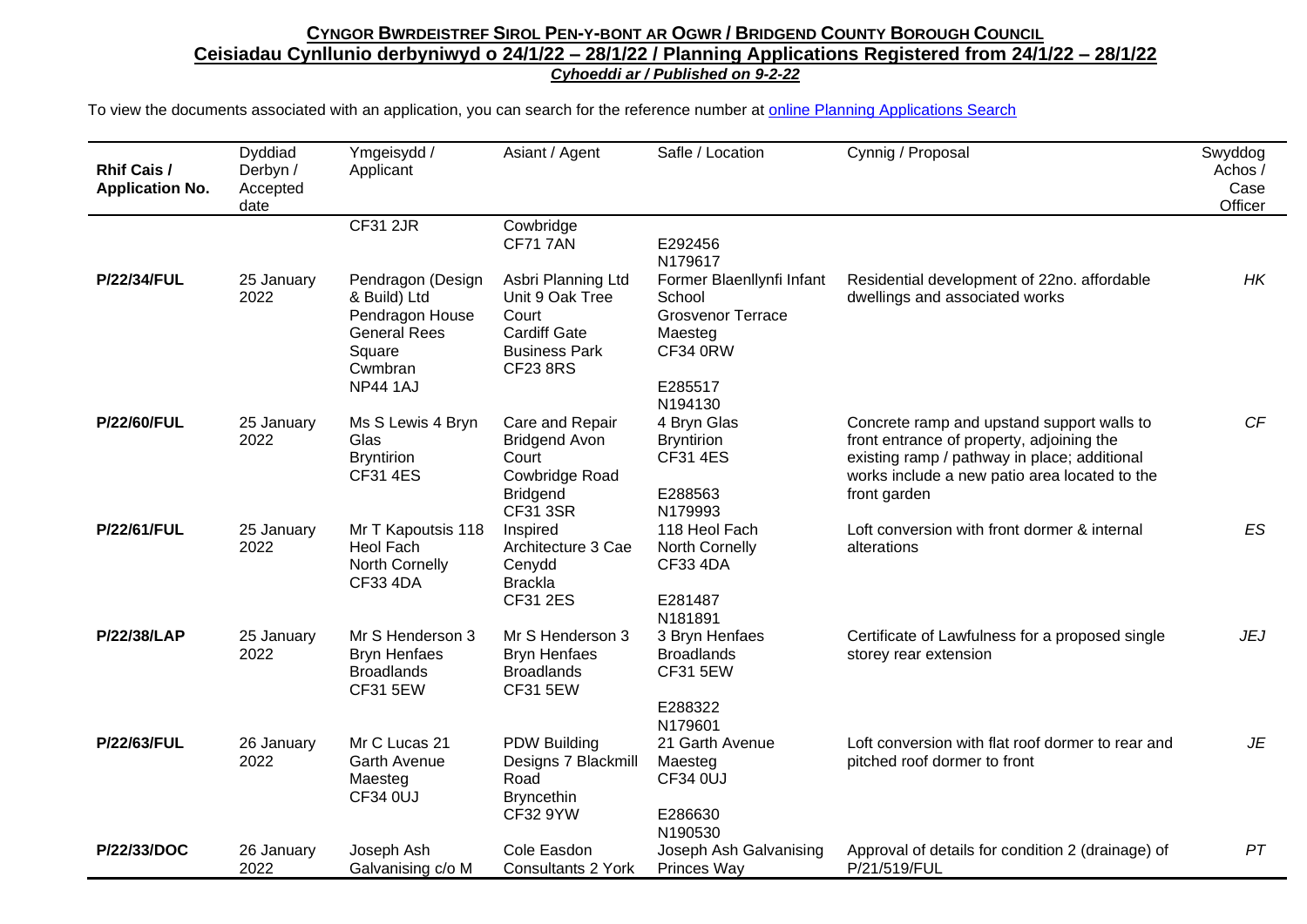| <b>Rhif Cais /</b><br><b>Application No.</b> | Dyddiad<br>Derbyn /<br>Accepted<br>date | Ymgeisydd /<br>Applicant                                                                                                                           | Asiant / Agent                                                                                                    | Safle / Location                                                                                 | Cynnig / Proposal                                                                                                                                            | Swyddog<br>Achos /<br>Case<br>Officer |
|----------------------------------------------|-----------------------------------------|----------------------------------------------------------------------------------------------------------------------------------------------------|-------------------------------------------------------------------------------------------------------------------|--------------------------------------------------------------------------------------------------|--------------------------------------------------------------------------------------------------------------------------------------------------------------|---------------------------------------|
|                                              |                                         | <b>K Williams</b><br>Princes Way<br>Bridgend Ind. Est.<br>CF31 3AQ                                                                                 | House<br><b>Edison Park</b><br>Dorcan Way<br>Swindon<br><b>SN33 3RB</b>                                           | <b>Bridgend Industrial Estate</b><br>CF31 3AQ<br>$\mathsf E$<br>${\sf N}$                        |                                                                                                                                                              |                                       |
| <b>P/22/30/FUL</b>                           | 26 January<br>2022                      | Mrs T Dazeley-<br>Hunt 5 Crud Yr<br>Awel<br>Penyfai<br><b>CF31 4GH</b>                                                                             | Mrs T Dazeley-<br>Hunt 5 Crud Yr<br>Awel<br>Penyfai<br><b>CF31 4GH</b>                                            | 5 Crud yr Awel<br>Penyfai<br><b>CF31 4GH</b><br>E289764<br>N181997                               | Retain garden as constructed (see photos) -<br>raised ground levels, new steps and the part of<br>the fencing that is over 2m from original ground<br>levels | JE                                    |
| P/22/64/DOC                                  | 27 January<br>2022                      | Aldi Stores Ltd c/o<br><b>Planning Potential</b><br>Ltd<br>13-14 Orchard<br><b>Street</b><br><b>City Centre</b><br><b>Bristol</b><br><b>BS15EH</b> | <b>Planning Potential</b><br>Ltd 13-14 Orchard<br><b>Street</b><br><b>City Centre</b><br><b>Bristol</b><br>BS15EH | Land at Salt Lake<br>off Eastern Promenade<br>Porthcawl<br><b>CF36 5TS</b><br>E282027<br>N176913 | Approval of details for conditions 2, 6, 7, 14, 19<br>and 20 of P/21/835/FUL                                                                                 | HK                                    |
| <b>P/22/53/FUL</b>                           | 27 January<br>2022                      | Mrs F Van der Watt<br>2 Clos y Talcen<br>Penyfai<br><b>CF31 4BU</b>                                                                                | Mrs F Van der Watt<br>2 Clos y Talcen<br>Penyfai<br><b>CF31 4BU</b>                                               | 2 Clos y Talcen<br>Penyfai<br><b>CF31 4BU</b><br>E289565<br>N181902                              | Single storey extension to the rear of the<br>property                                                                                                       | CF                                    |
| <b>P/22/55/FUL</b>                           | 27 January<br>2022                      | Mrs T Attersoll 27<br><b>Merlin Crescent</b><br>Cefn Glas<br><b>CF31 4QW</b>                                                                       | Fine Line Arch.<br>Services Ltd 30<br>Pond Mawr<br>Maesteg<br><b>CF34 0NG</b>                                     | 27 Merlin Crescent<br>Cefn Glas<br><b>CF31 4QW</b><br>E289720<br>N180881                         | Single storey extension to rear elevation to<br>extend bedroom                                                                                               | CF                                    |
| A/22/2/ADV                                   | 28 January<br>2022                      | Co-Op 5th Floor<br>1 Angel Square<br>Manchester<br><b>M60 3AH</b>                                                                                  | <b>Astley Redforrest</b><br>House<br>Queens Court<br>North Earlsway<br>Gateshead<br><b>NE11 0BP</b>               | Co-Operative Food<br>Lias Road<br>Porthcawl<br>CF36 3AH<br>E281716                               | Installation of internally illuminated logos, an<br>internally illuminated projecting sign and<br>various other non-illuminated signage                      | JE                                    |